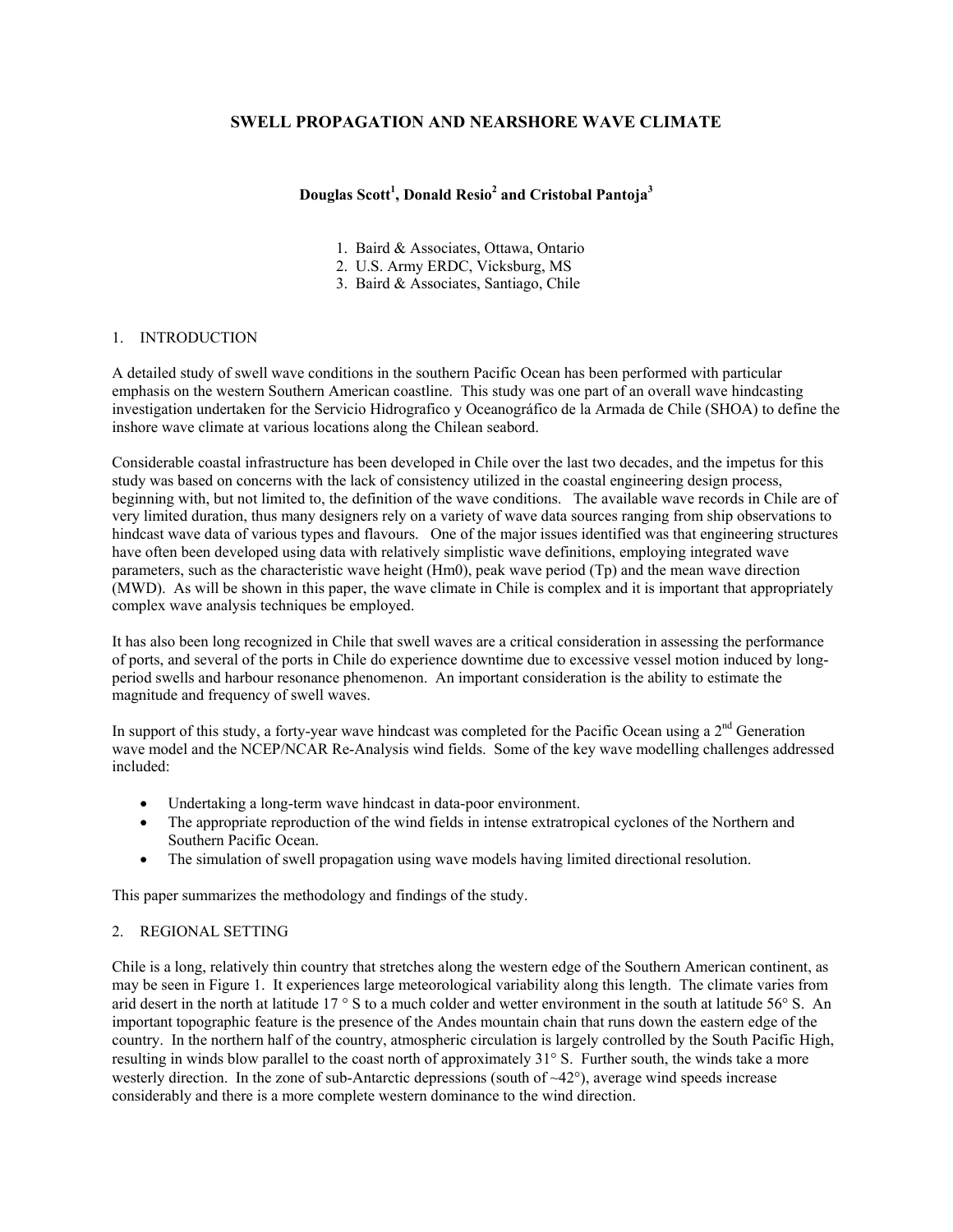Similar to the meteorological setting, the incident wave climate shows considerable variability, with the following principal considerations:

- Seas generated by the local wind conditions, which vary along the length of the country.
- Swells generated in the southern mid-latitudes by the passage of cyclonic systems. These swells, in combination with the locally generated seas, are an important consideration in establishing the design conditions for coastal structures.
- Swells generated in the northern mid-latitudes, which propagate some 15,000 km to impact the Chilean coastline.



Figure 1. Location Plan

As will be shown in this paper, the long period wave energy in Chile, particularly in the northern part of the country, is a seasonal interplay between the swells propagating from the northern and southern hemispheres.

Many of the existing ports in Chile are located in north-facing bays and are well protected from the southern seas and swells, but can be highly exposed to northern swells. Figure 2 shows one typical example, at the Port of Mejillones in Bahia de Mejillones, which is located at approximately 24° S. The importance of northern swells may be seen in a short duration of wave records made in 10 m depth within the bay, as illustrated in Figure 3. This site is almost completely sheltered from southern to western wave conditions, and the northern swells can be readily isolated. The wave record shows the distinctive "sawtooth" pattern of swell generated by distant storm events. Plotting the time series as a function of frequency and calculating the slope of the wave period progression, permits an estimate of the time and distance to the generating storm to be developed. In this case, the storms were estimated to be located in the order of 12,000 km to 15,000 km from the site.



Figure 3. Wave Records in Mejillones Bay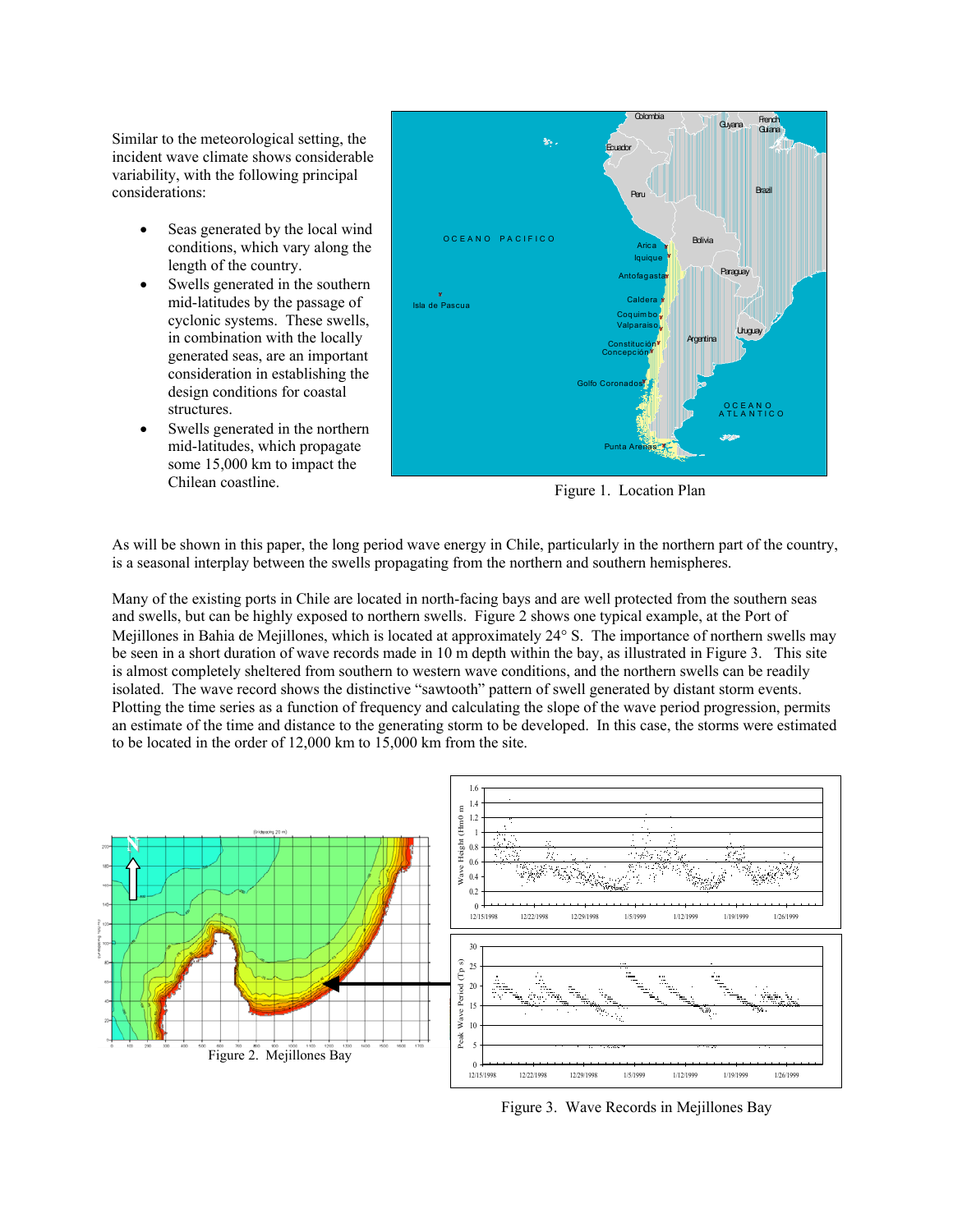## 3. AVAILABLE WAVE DATA

#### *3.1 Regional Wave Buoy Measurements*

Historical wave data for the eastern Pacific Ocean in the Southern Hemisphere are limited. The SHOA have measured waves at a variety of locations along the Chilean coastline over the past 20 years, as shown in Table 1 (organized from north to south) and Figure 4. Most of these wave records have duration of one year or less, and generally the wave buoy was placed in shallow water. Most of the historical observations were performed using Datawell non-directional Waveriders; however, more recently (2000 onwards) the wave measurements have been conducted by means of a TriAxys directional buoy.

In addition to the SHOA buoys, the U.S. National Oceanic and Atmospheric Administration (NOAA) operated a non-directional 3 metre discus buoy to the west of northern Chile at location 18.0° S and 85.1° W. Wave measurements were conducted at this buoy from 1986 to 1995.

Wave data from NOAA buoys in the North Pacific, such as NOAA 46003 near the Aleutian Islands, and NOAA buoys 46059 and 46042 near California, were also employed in the study for hindcast model validation.

| Location        | <b>Start</b> | End      | Water            | Median | Median |
|-----------------|--------------|----------|------------------|--------|--------|
|                 |              |          | Depth            | Hm0(m) | Tp(s)  |
| Arica           | 07/07/88     | 07/07/89 | $051 \text{ m}$  | 1.42   | 15.5   |
| Iquique         | 05/06/87     | 12/07/88 | $072 \text{ m}$  | 1.40   | 15.6   |
| Antofagasta     | 15/10/90     | 05/12/91 | 100 <sub>m</sub> | 1.34   | 12.2   |
| Caldera         | 22/08/82     | 27/01/84 | 095 m            | 0.92   | 15.7   |
|                 | 12/12/87     | 20/04/88 | $097 \text{ m}$  |        |        |
| Isla de Pascua  | 23/06/82     | 20/12/82 | $097 \text{ m}$  | 1.75   | 13.2   |
|                 | 05/01/83     | 23/01/83 | $097 \text{ m}$  |        |        |
|                 | 18/04/92     | 05/08/92 | $097 \text{ m}$  |        |        |
|                 | 21/09/92     | 07/10/92 | 097 m            |        |        |
|                 | 04/11/92     | 12/03/93 | $097 \text{ m}$  |        |        |
|                 | 12/03/93     | 16/09/93 | $097 \text{ m}$  |        |        |
| Coquimbo        | 17/08/89     | 10/10/90 | 108 m            | 1.49   | 14.3   |
| Valparaíso      | 06/07/79     | 10/12/79 | $105 \text{ m}$  | 1.70   | 14.7   |
|                 | 02/05/81     | 08/13/81 | 105 <sub>m</sub> |        |        |
|                 | 01/06/00     | 29/09/00 | 110 m            | 2.00   | 12.1   |
|                 | 06/04/01     | 27/08/01 | 135 m            |        |        |
| Constitucion    | 18/02/84     | 22/02/85 | $107 \text{ m}$  | 1.78   | 14.2   |
| San Vicente     | 29/10/85     | 05/02/86 | $022 \text{ m}$  | 0.96   | 16.3   |
| Golfo Coronados | 13/05/86     | 11/06/87 | $051 \text{ m}$  | 2.30   | 13.2   |
| Faro Félix      | 02/05/92     | 26/04/93 | 098 m            | 1.86   | 10.9   |

Table 1 Historical Wave Measurements Conducted in Chile

There is generally an increasing trend in median wave height from north to south for those buoys that had a reasonable degree of open exposure (Arica, Iquique, Valparaiso, Constitucion, Golfo Coronados).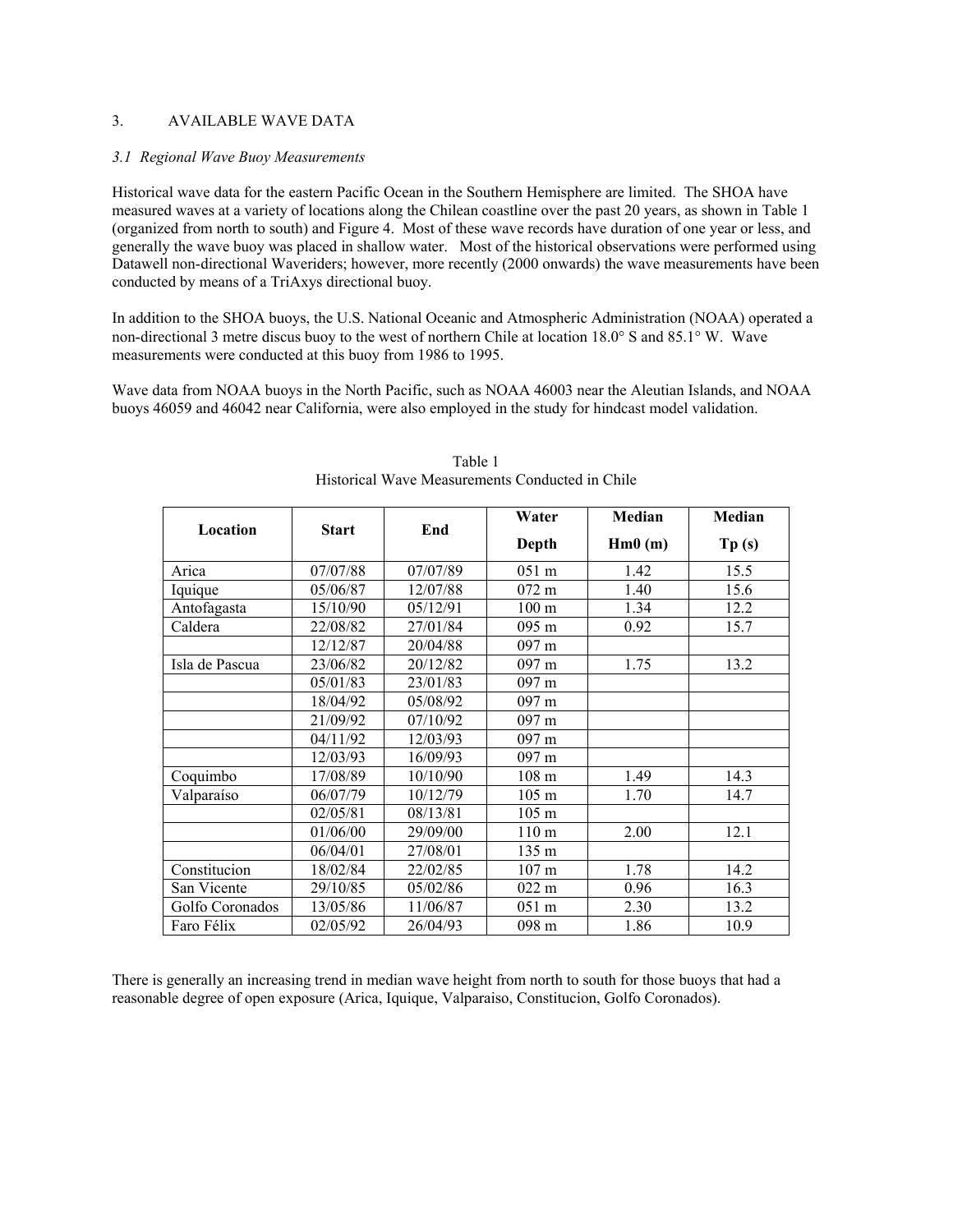

Figure 4. Locations of Regional Wave Measurements [Lines Show Topex Ascending/Descending Tracks]

#### *3.2 Satellite Altimeter Measurements*

Satellite altimeter wave data from the Topex/Poseidon mission were used extensively in the wave climate study. Several quality control procedures were applied to the altimeter data in order to eliminate spurious measurements prior to statistical analysis of the data. The data were also corrected for Side A drift from April 1, 1997 to January 31, 1999, and for the new calibration that resulted when the Side B sensor became active (Cotton, 2001). The satellite data were derived from the average wave height measurement in each satellite pass through a 0.5-degree box centered at satellite crossover locations. Data from a total of 12 different locations were considered, as shown in Figure 4.

### 4. APPLICATION OF THE WAVE MODEL

#### *4.1 Model Description*

The WAVAD wave model, as summarized in Resio (1981) and Resio and Perrie (1989), was used for all of the hindcasting carried out in this study. WAVAD is a second generation (2G) spectral wave model that maintains an equilibrium between the wind source and non-linear wave energy flux with an assumed  $f^4$  shape for the wave spectrum. The non-linear wave interactions are represented as a momentum flux to the forward face (frequencies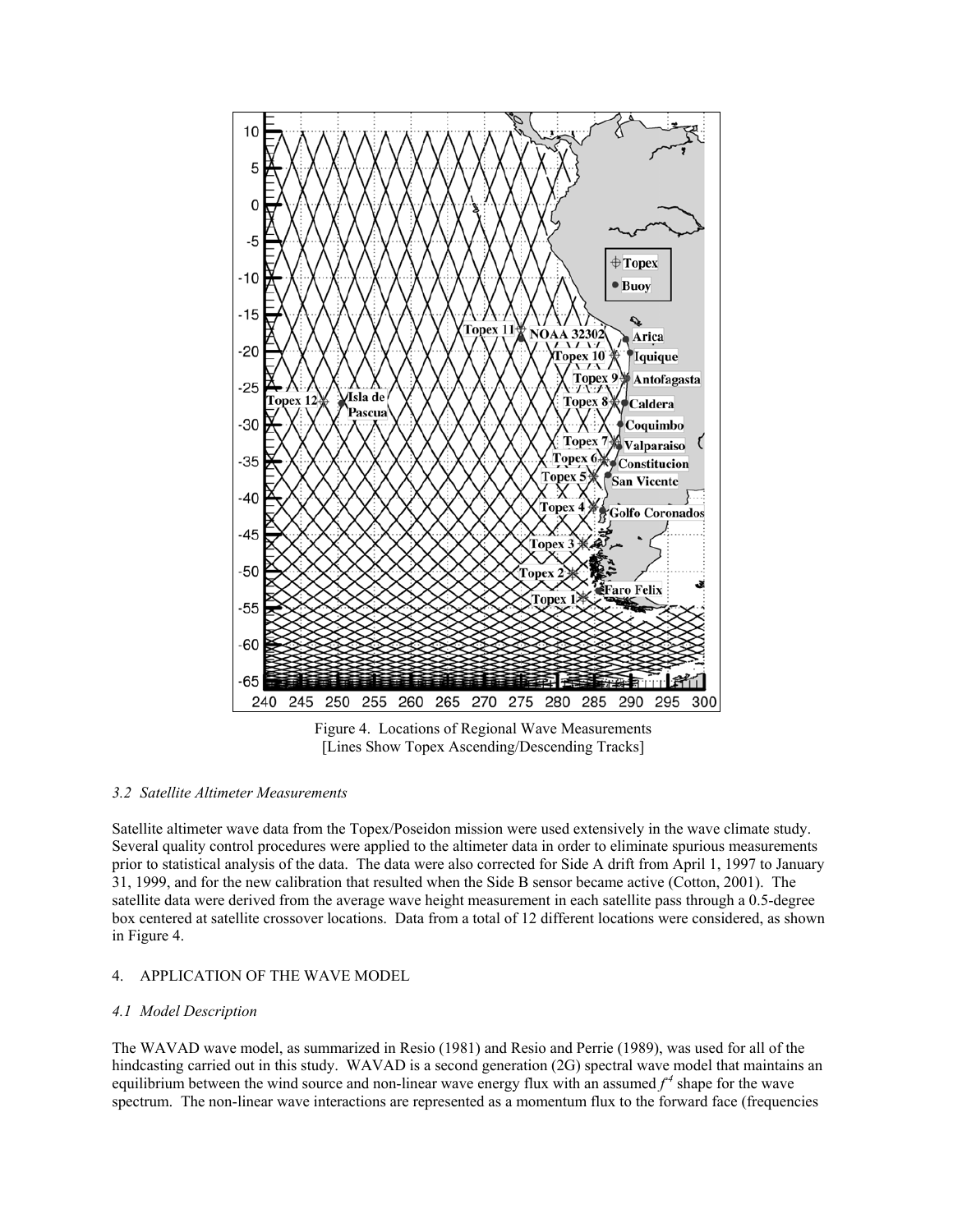less than spectral peak) of the spectrum based on a constant proportion of the energy transferred out of the midrange frequencies. Wave-wave interactions also transfer energy to the high frequency region of the spectrum where it is assumed that energy is lost due to breaking processes. Wave propagation was handled in the original WAVAD model by means of a first order upwinding scheme, although this was subsequently altered as discussed in Section 5.

The numerical model grid covered a domain extending from 120° E to 66° W and from 64° S to 56° N with a resolution of 1.0°. The model bathymetry for much of the Pacific Ocean was derived from a global (ETOPO30) database. A total of twenty-three frequencies were used for the hindcasts in conjunction with a directional resolution of 22.5° (16 direction bands). The frequencies were spaced at a constant ratio of 1.1 starting at 0.038 Hz.

Ice coverage was included in the model using NCEP/NCAR ice data, and was updated on a 6-hourly basis throughout the duration of the hindcast.

A forty-year hindcast (1961-2000) was performed. The hindcast model output was archived every two hours at grid points along the Chilean coastline and at each of the data comparison points. Both the full directional spectra as well as files containing the integrated summary parameters were stored at each of the archival points. Special compression algorithms were developed to efficiently handle the directional spectra by only storing those directionfrequency bins containing energy above a pre-determined minimum threshold.

# *4.2 The Wind Field*

Wind fields derived from the NCEP/NCAR Reanalysis Project data set (Kalanay et al., 1996) were used as the primary driving mechanism for the wave model. The U (east-west) and V (north-south) wind fields at 10 m elevation above ground were extracted from the NCEP/NCAR global database for a grid network that covered the entire Pacific Ocean. The NCEP data are available on a 6-hourly basis for a grid resolution of 1.875° longitude by an average 1.905° latitude (actual grid is Gaussian), and were interpolated onto the more refined WAVAD input grid using a four-point bi-linear interpolation scheme. This approach provided a driving wind field for the model at sixhour intervals. The WAVAD model automatically interpolated the six-hour wind fields to the selected model time step of two hours.

# 5. KEY MODELLING ISSUES

# *5.1 Systematic Correction of Extratropical Cyclone Winds*

It has been recognized (e.g. Cox, 2000) that the NCEP/NCAR winds under-estimate wind speeds in larger storm events as the limited resolution of the meteorological model cannot fully represent the complexities of a storm event. In this case, as the focus was on swell events generated by mid-latitude extratropical cyclones, it was important to develop some means for a systematic correction the winds generated by these cyclones. Traditional approaches to improving the wind field representation, such as kinematic analysis, are not truly feasible due to the limited meteorological observation network in the southern Pacific Ocean. For this study, various assessments were performed, including:

- Comparison of the NCEP/NCAR storm wind structure to that provides by scatterometer data, such as Quikscat. Although initial promising, the data handling and manipulation required for this level of effort quickly proved beyond the scope of the project.
- Use of wind speed estimates derived from satellite altimeters did not provide useful due to the potentially low saturation limits of these sensors with respect to wind speed estimation.

Ultimately, a relatively simple approach was developed based on comparisons of the hindcast model results to Topex data. Altimeter estimates of wave heights over the period 1992 to 2000 were derived from two distinct storm generating regions of the Pacific Ocean: (1) the Northern Mid-latitudes [35-55°N] and (2) the Southern Midlatitudes [35°S-65°S]. Trial wave model simulations were then carried out in which various factoring schemes were applied to the higher wind speeds  $(>10 \text{ m/s})$ . The model results were then interpolated to each and every Topex data point in the regional boxes. The goodness of fit was evaluated by means of quantile-quantile wave height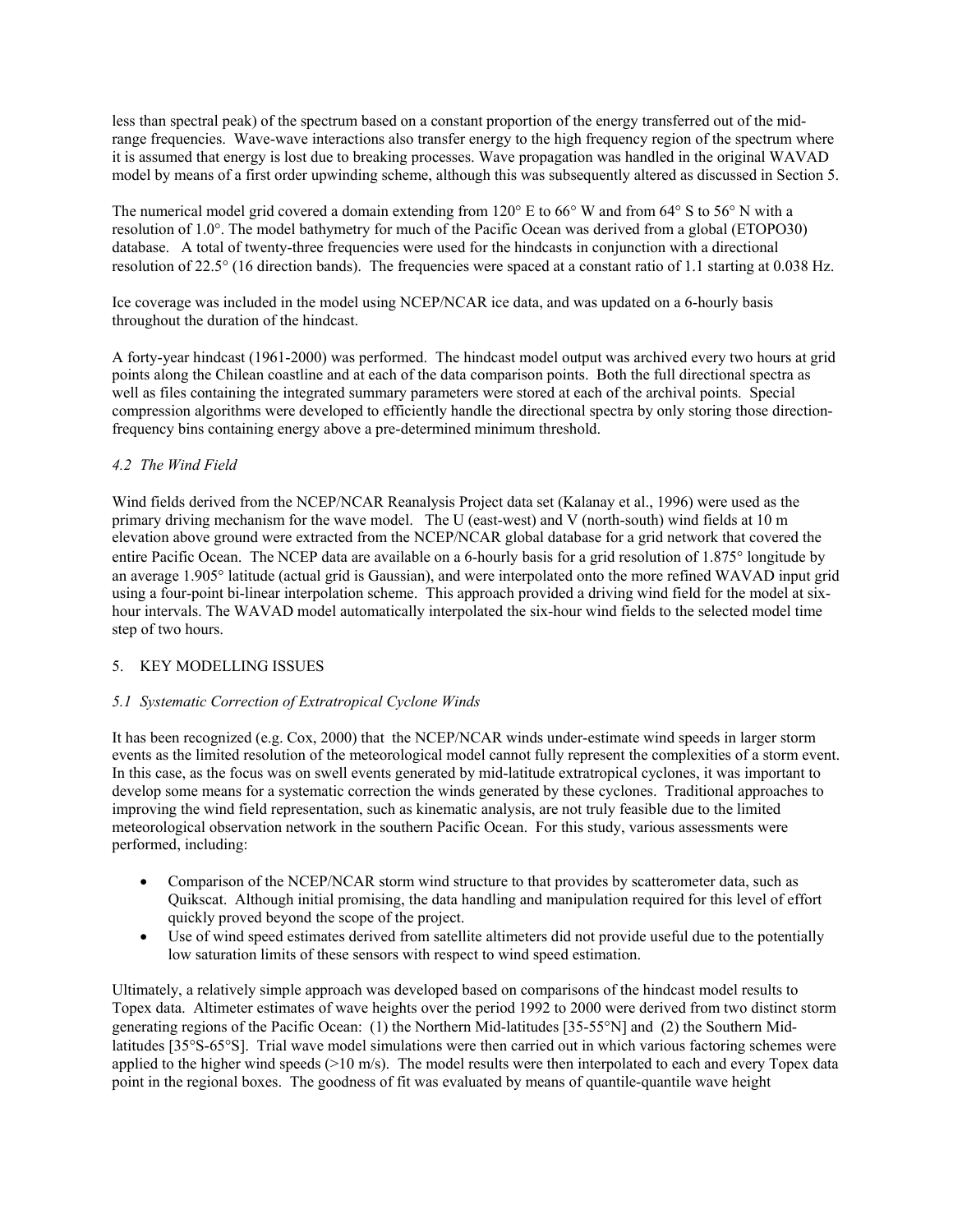comparisons over the range from 1% to 99.95%. Figure 5 shows q-q plots for the southern mid-latitudes before and after the wind speed factoring was applied.



Figure 5. Effect of Wind Speed Factoring on Quantile-Quantile Lower Mid-Latitudes. Top plot is unfactored winds while the bottom plot includes factored winds.

The wind speed factoring ultimately applied to the model had the following form:

| Northern Region: | $U_{\text{model}} = U_{\text{NCEP}} * (1 + (U_{\text{NCEP}} - 14.5) * 0.026)$ |
|------------------|-------------------------------------------------------------------------------|
| Southern Region: | $U_{\text{model}} = U_{\text{NCEP}} * (1 + (U_{\text{NCEP}} - 13.5) * 0.027)$ |

Where  $U_{model}$  is the wind speed input to the wave model and  $U_{NCEP}$  is the 10 m interpolated NCEP wind speed.

### *5.2 Swell Propagation and Computational Requirements*

The appropriate simulation of the propagation of ocean swell waves has proven problematic in wave models due to practical limitations in model resolution in both physical and spectral space. In the latter case, as the energy spectrum in a numerical wave model is divided into a discrete number of frequency and directional bands, continuous fields of swell waves fragment into discrete parcels of energy as they propagate in space. This fragmentation is known as the Garden Sprinkler Effect (GSE).

A series of numerical experiments were conducted to assess various methodologies for alleviating the GSE. This phenomenon has been explored by others (for example, Booij and Holthuijsen (1987); Tolman (2001)); however, in our case there was a strong emphasis on computational speed. The original WAVAD model, which utilizes a standard first order upwind propagation scheme, is a highly efficient model. For the Pacific Ocean (160x132 grid), a ten-year simulation required only 50 hours of computational time on a Pentium4 1.4 GHz personal computer. However, the first order scheme was found to be excessively diffusive and did not appropriately rid the model of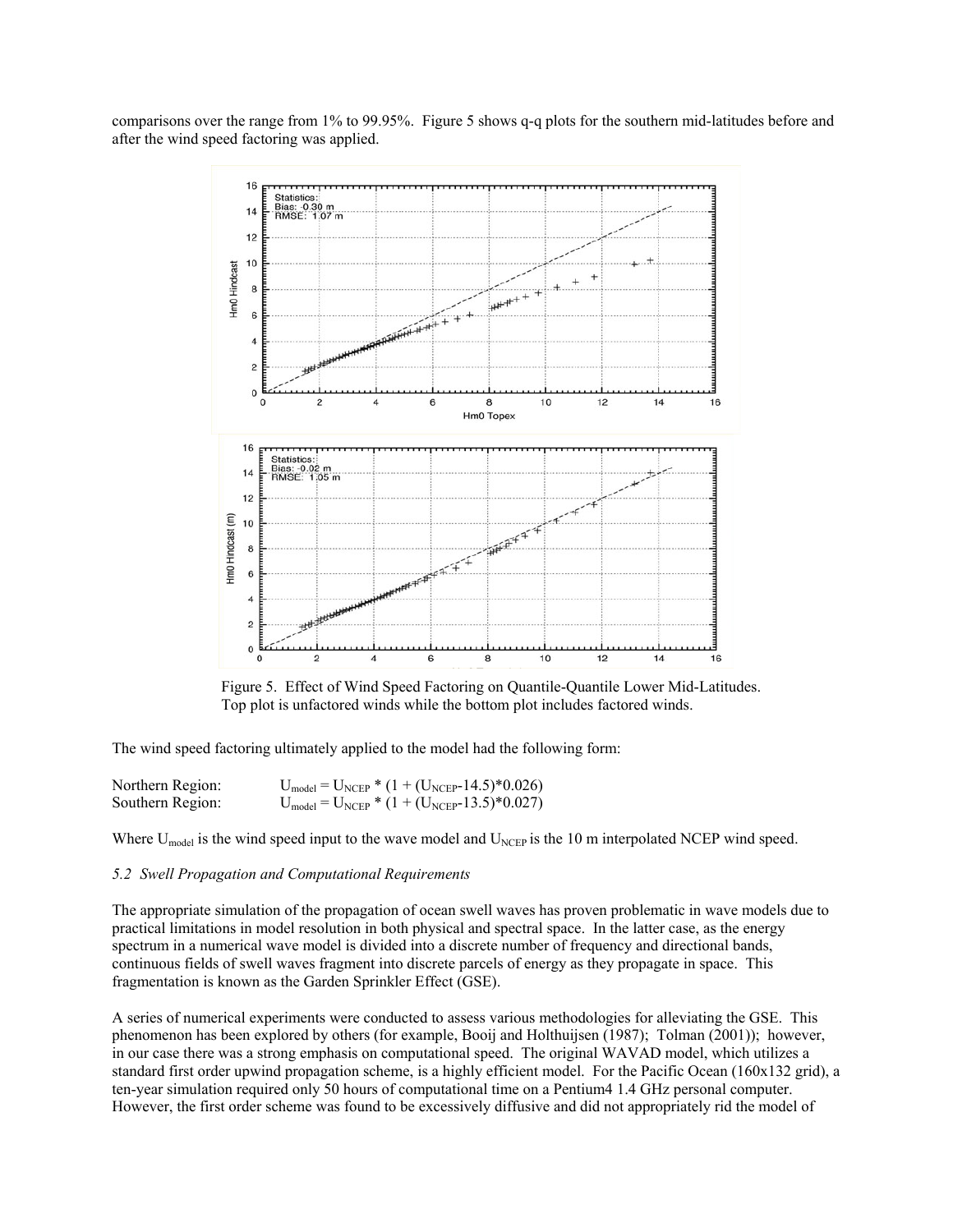GSE. In our investigations, there was a strong emphasis on addressing the GSE without significantly compromising the existing computational speed of the model. The concern is that if computational requirements became too lengthy, this would limit the degree of investigation and model testing that could be applied in other areas of the study, such as wind field development. Thus, the accuracy requirements of any given scheme were carefully weighed against the computational penalty.

Booij and Holthuijsen (1987) recognized the need for a diffusion operator to counteract the limitations of a discrete frequency and direction spectrum, and introduced a diffusion correction into the basic equations defining wave propagation. This approach did have the requirement of defining an appropriate "wave age", or time lapsed since generation of the waves, for the wave fields under consideration, and can have the undesirable effect of potentially influencing the model time step, depending on the model resolution. Tolman (2001) explored other approaches to correcting for GSE, including the use of both a simple box averaging scheme and an approach in which divergence was added to the advection velocities.

Both of these previous studies made the point of starting with a highly accurate propagation scheme to which the diffusion operator was then applied that "smears" this highly accurate solution in space to address GSE issues. This has the important effect of giving a controllable diffusion. Given our concerns with model computational speed, we sought an approach that improved the numerics of WAVAD beyond first order but did not come the computational demands of a high order scheme. That is, a certain degree of numerical diffusion was acceptable in the propagation scheme given that a diffusion operator would subsequently be applied to address GSE.

Some of the numerical schemes investigated in our study included:

- First order downwind interpolation.
- Modified second order Lax-Wendroff.
- Third order OUICKEST/ULTIMATE.

The ULTIMATE scheme, which has been employed by Tolman (2001) in WAVEWATCH III, was the most accurate of the schemes considered and was used as the starting point in the study and as a base case for the comparisons. This scheme, although efficient, placed significant computational demands that other alternatives were explored.

The Garden Sprinkler Effect was addressed using Tolman's averaging scheme due to its efficiency. In this approach, the energy at each grid point was estimated by averaging the wave energy at the four corners of a box of dimensions α∆Cg∆t and βCg∆θ∆t surrounding the grid point, with the corner values estimated by means of bi-linear interpolation. Cg is defined as the wave group speed; ∆θ, the directional resolution and ∆t, the time step. Two tunable parameters, α and β, were ultimately set to 2.0 and 4.0, respectively.

One of the primary numerical tests was based on the work of Booij and Holthuijsen (1987) and subsequent investigations of Tolman (2001). A wave model grid of dimensions of 100 degrees by 100 degrees (11,100 x 11,100 km) was established with a 1-degree resolution. An initial maximum wave height of 7.0 m was applied in the model in the lower left region of the grid (Point 12,12). The waves had a mean direction of  $30^{\circ}$  with cos<sup>2</sup> directional distribution and a peak period of 10 seconds. The wave height distribution was Gaussian in space with an overall radius of 200 km. A time step of 1 hour was employed.

Figure 6 provides a summary of results for a few selected cases. Figure 6a shows a solution for the test case after a 7 day time period if a one-degree directional resolution is utilized in the wave model. Figure 6b illustrates the fragmentation of the GSE when a reduced directional resolution, 15 degrees, is utilized.

The results of a simulation using the Lax-Wendroff scheme in conjunction with the Tolman smoothing approach is shown in Figure 6c. Some of the GSE is still discernable but the solution is much improved as compared to the solution without smoothing.

It was observed, based on these and other numerical experiments, that the GSE could be reduced to some degree by means of a higher order numerical propagation scheme in conjunction with the Tolman smoothing. In terms of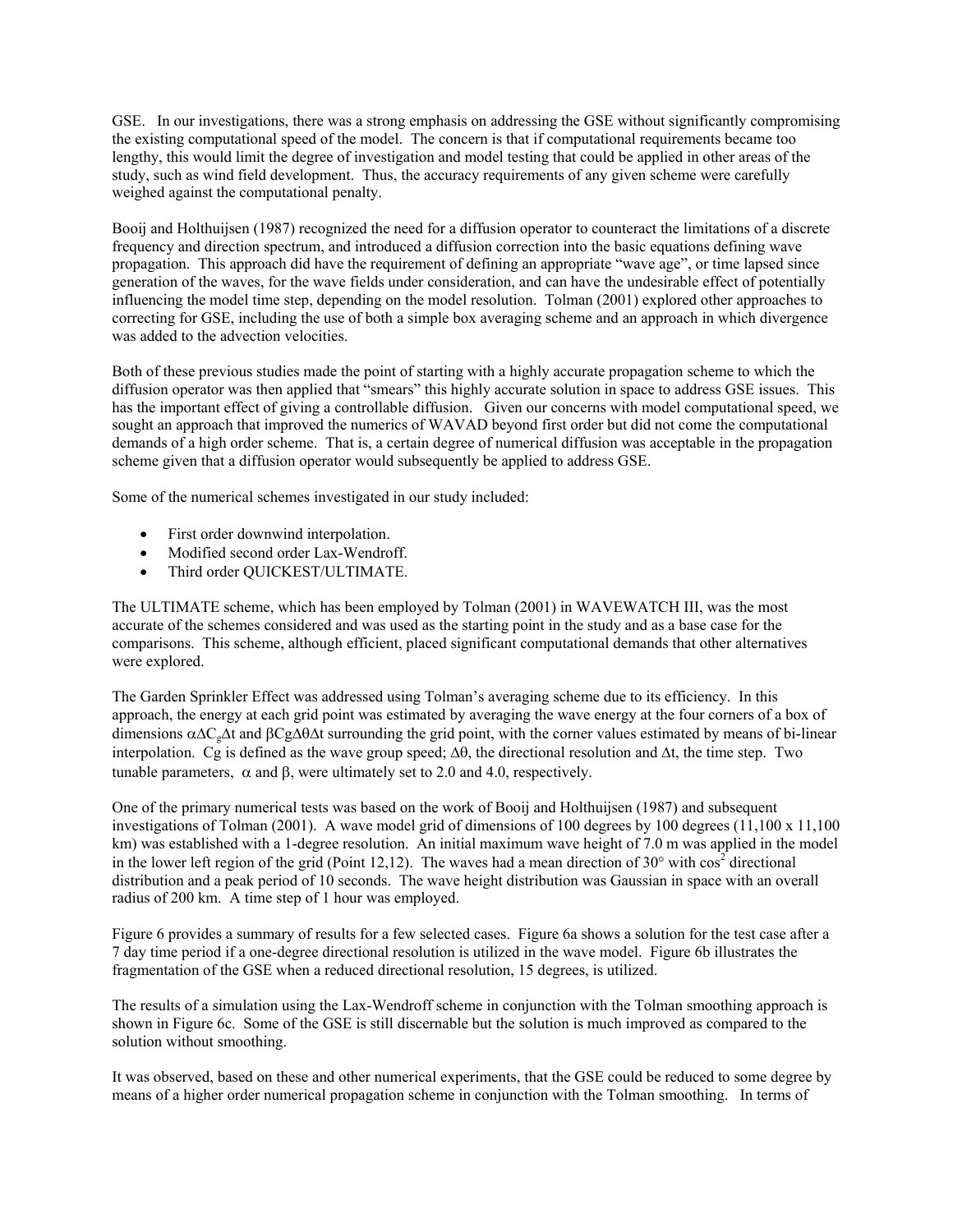computational time, the existing first order scheme (without smoothing) was found to be the most efficient by a significant margin. The Lax-Wendroff scheme, in combination with the smoothing, took approximately 3.5 times longer than the first order approach. The QUICKEST/ULTIMATE scheme required twice the computer time of the Lax-Wendroff scheme.

The first order downwind scheme was highly efficient but did not perform as well as other approaches due to the excessive numerical diffusion of this scheme. Interestingly, the relative merits of this scheme were improved when great circle effects were considered in the computations. Figure 6d shows an example solution for the first order scheme when curvature is included.

The general conclusions from our experimentation were:

- A second order scheme in combination with a diffusion operator is likely sufficient for improving the overall accuracy of swell propagation without placing an excessive computational burden on a  $2^{nc}$ generation wave model.
- Concepts and approaches to the development of an efficient GSE diffusion operator need to be improved.

Ultimately, the first order downwind scheme was selected for initial application to the Pacific Ocean and the results presented in this paper are based on these results; however, efforts are continuing to improve the propagation numerics in WAVAD.



Figure 6. Contours of Energy from Experimentation with Wave Model Propagation Schemes [After 7 days of simulation; Grid dimensions in degrees; Contour interval=25 cm<sup>2</sup>]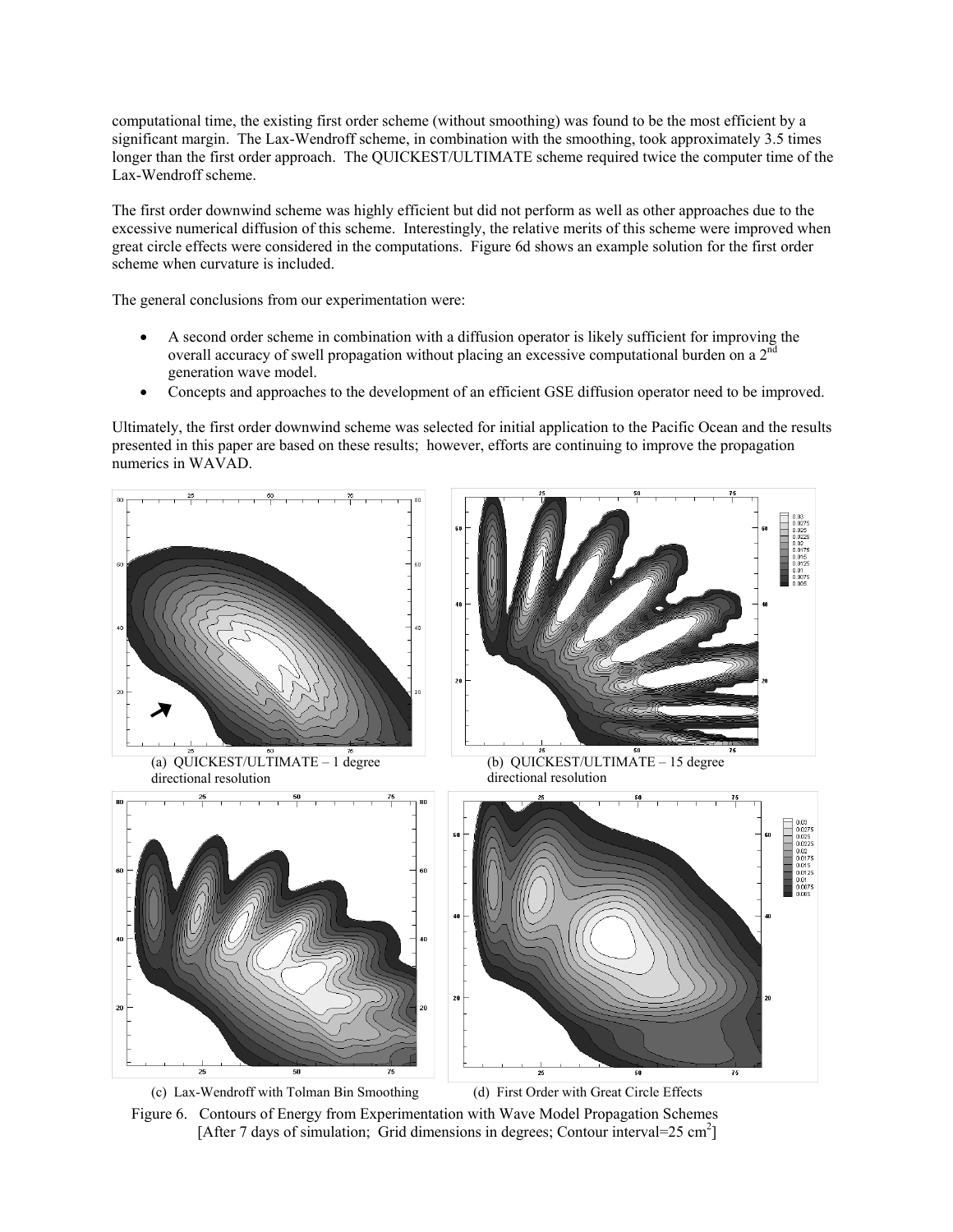#### 6. MODEL VALIDATION

A forty-year hindcast for the time period from 1961 to 2000 was performed, and the results validated against all available measurements. Table 2 summarizes the comparisons with the Topex measurement locations while Table 3 gives comparisons to the historical recorded buoy data.

It is important to note that detailed examination of the recorded buoy data showed that many of these buoys were located adjacent to quite complex shoreline configurations. To properly transform the deep water waves to each site would have required comprehensive shallow water modelling; however, this level of effort was beyond the scope of the study. For this investigation, the spectral wave data were transformed to the buoy locations using simplistic means (Snell's Law), thus, the comparisons are only of limited accuracy.

The hindcast showed some distinct spatial trends with an underestimation of the wave climate in the south to a overestimate in the north. A short period of directional spectral data were available for the Valparaiso region. A comparison of these data confirmed our suspicions that the model was potentially creating excessive swell in the North Pacific.

Based on the validation results, some short term (1 year) simulations have been carried out implementations of the various numerical schemes outlined in Section 5. These subsequent comparisons have shown that the swell overestimate may be primarily attributable to the inadequacies of the propagation scheme. It was also identified that the overall spectral spreading was too large, and various steps will be taken to correct this in the model. As a result, the hindcast will be re-run in the near future.

Table 2

| Wave Model Comparisons to Topex Satellite Data |             |             |               |  |  |
|------------------------------------------------|-------------|-------------|---------------|--|--|
| Topex                                          | <b>Bias</b> | <b>RMSE</b> | Scatter Index |  |  |
| Location                                       | (m)         | (m)         |               |  |  |
|                                                | 0.04        | 1.14        | 27%           |  |  |
| 2                                              | $-0.05$     | 0.97        | 23%           |  |  |
| 3                                              | $-0.10$     | 0.85        | 23%           |  |  |
| 4                                              | $-0.12$     | 0.78        | 24%           |  |  |
| 5                                              | $-0.15$     | 0.74        | 25%           |  |  |
| 6                                              | $-0.15$     | 0.74        | 26%           |  |  |
|                                                | $-0.04$     | 0.70        | 26%           |  |  |
| 8                                              | $-0.09$     | 0.70        | 28%           |  |  |
| 9                                              | 0.11        | 0.62        | 28%           |  |  |
| 10                                             | 0.25        | 0.60        | 26%           |  |  |
| 11                                             | 0.29        | 0.54        | 23%           |  |  |
| 12                                             | 0.03        | 0.62        | 23%           |  |  |

| Table 3                                  |  |  |  |  |
|------------------------------------------|--|--|--|--|
| Wave Model Comparisons to Wave Buoy Data |  |  |  |  |

| Buoy                 | Hm0(m)      |             | $\text{Tp (s)}$ |             |
|----------------------|-------------|-------------|-----------------|-------------|
| Location             | <b>Bias</b> | <b>RMSE</b> | <b>Bias</b>     | <b>RMSE</b> |
|                      |             |             |                 |             |
| Arica                | 0.32        | 0.55        | 0.8             | 3.1         |
| Iquique              | 0.29        | 0.54        | 1.0             | 4.1         |
| Caldera              | 0.57        | 0.72        | 0.9             | 3.9         |
| Coquimbo             | 0.09        | 0.53        | 1.4             | 3.8         |
| Valparaiso (1979-81) | $-0.14$     | 0.64        | 0.6             | 4.0         |
| Valparaiso (2000)    | 0.32        | 0.72        | 3.0             | 4.4         |
| Constitucion         | 0.28        | 0.65        | 1.4             | 4.7         |
| Golfo Coronados      | 0.46        | 0.91        | 2.4             | 5.2         |

Note: Wave buoys generally located in shallow water with exposure limitations. Detailed shallow water wave modelling was not performed.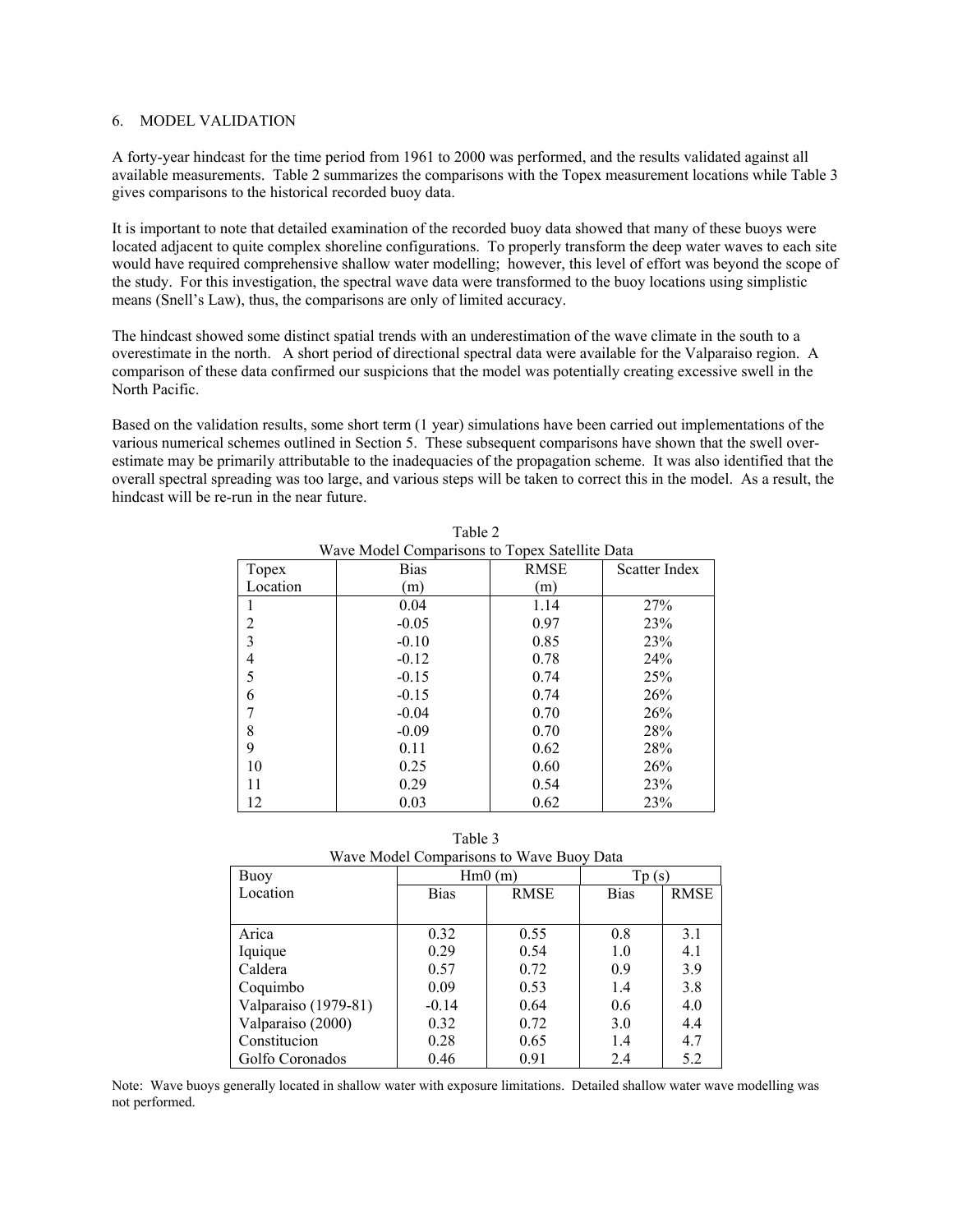# 7. PRESENCE OF MULTI-DIRECTIONAL WAVE CONDITONS AND NEARSHORE WAVE TRANSFORMATION

As noted previously, one of the interests in this work was on the relative contributions of northern and southern swells to the wave climate along the Chilean coast. Comprehensive directional wave measurements for Chile are not yet available, thus, the wave model provides an initial indication of the importance of swell to coastal infrastructure design.

As a first step towards developing an understanding of swell impacts, a procedure for isolating the individual wave systems from the wave model directional spectra was developed based on the work of Hanson and Phillips (2001). Basically, the procedure breaks down each individual spectrum into subsets representing each of the sea and swell wave components. The following steps were carried out in the process:

- 1. Each peak in the computed spectra is isolated by means of spectral partitioning using a steepest ascent algorithm ("queen's move" ascent).
- 2. The peaks associated with wind seas are identified and combined based on a wave age criterion.
- 3. Adjacent swell peaks were evaluated to see if they derived from the same wave system based on criteria established regarding directional spreading, peak separation and minimum energy between peaks.

In this study, low-energy wave components were not considered; only those spectral partitions with an equivalent of characteristic wave height of greater than 0.5 m were included. An analysis was then performed to determine the frequency that waves arrive from two or more directions with an angular separation of 45 degrees or greater.

Figure 7 shows the percentage of time that multi-directional waves occur for locations along the Chilean coastline going from north (left on x-axis) to south (right). The very high percentage of time that more than one wave system influences the wave climate in Chile may be seen. There is also an increasing trend in multi-directionality from north to south. Part of the sharp change in multi-directionality in the north end of the country may be associated with the northern sheltering created by the western "bulge" of South America.

A more detailed examination of the various spectral peaks isolated in the data set showed that not all of the multidirectionality was associated with north and south swell systems, particularly in the southern part of the coastline. In the south, the local seas typically are generated by western winds, but swell waves can arrive from a more southerly direction.

It is also interesting to examine the seasonal variation of the multi-directional wave conditions, as shown in Figure 8 for three selected locations. It may be noted that wave conditions are less complex in the Southern Hemisphere winter months when Northern Pacific wave conditions are less severe. The seasonal effect is smaller in the south than in the north.

Clearly, part of the multi-directionality may be attributed to issues of simulation of northern swell and a possible over-estimation of the magnitude of these swells. Nevertheless, the complexity of the wave climate in Chile is apparent, and this has many implications with respect to how nearshore wave transformation should be performed. It is important that the multi-modal nature of the waves be considered in shallow water modeling procedures, and that summary parameters, such as the Mean Wave Direction, are not meaningful in this context.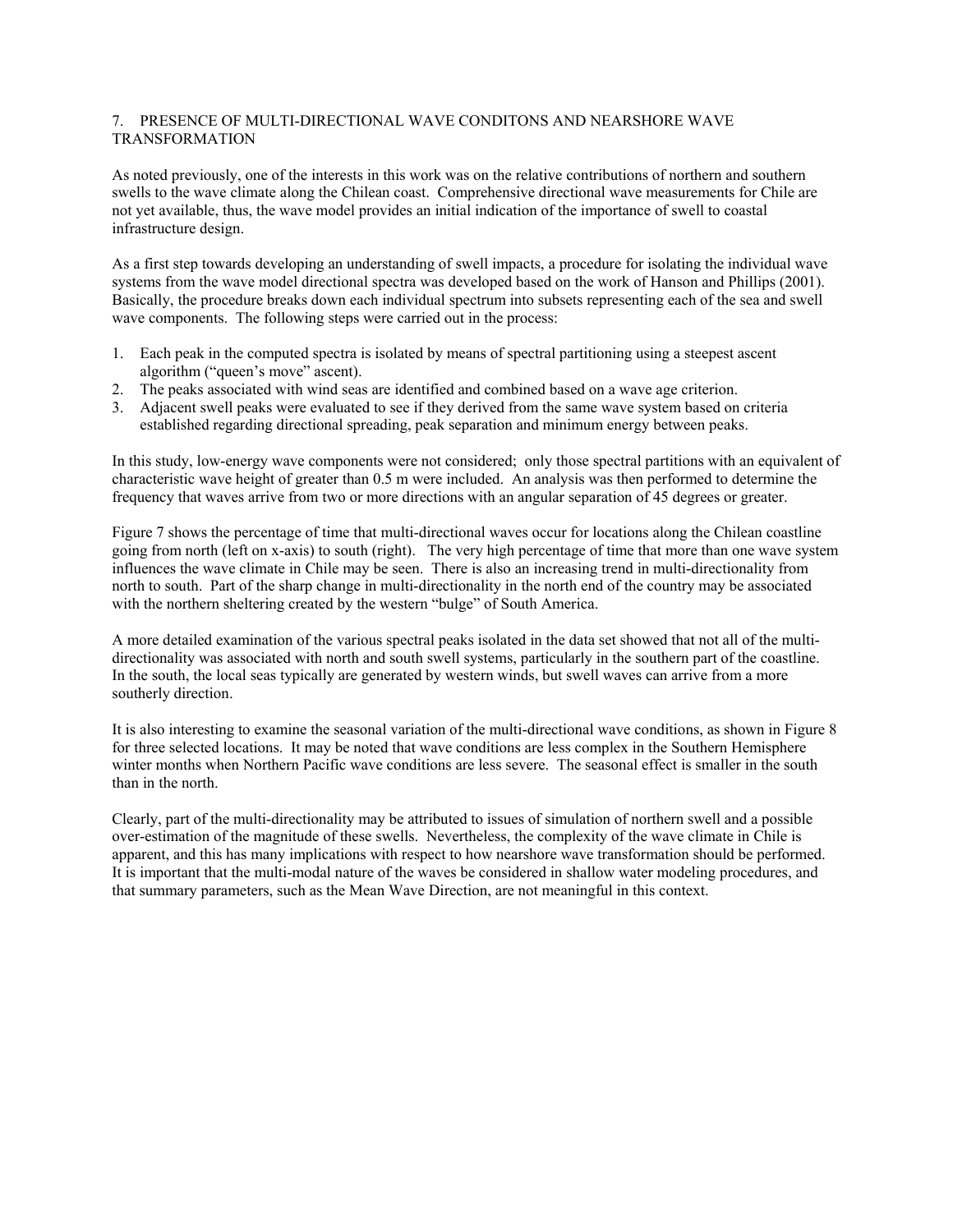

Figure 7. Frequency that Waves Arrive from More than One Direction



Figure 8. Annual Variation in Frequency of Multi-Directional Wave Conditions

#### 8. CONCLUSIONS

An investigation into swell wave conditions in the southern Pacific Ocean has been carried out by means of 40-year wave hindcast using a 2<sup>nd</sup> generation wave model and wind fields derived from the NCEP/NCAR Re-analysis wave Project. The wave studies have clearly shown the complexity and multi-directional nature of the wave conditions offshore of Chile, which has important implications with respect to nearshore climate, and may significantly impact coastal engineering works, including port design and sediment transport analyses.

Some initial studies of wave propagation schemes and their impact on the wave modeling results have been completed with particular emphasis on model computational speed. Various concepts and approaches to the development of an efficient diffusion operator to address Garden Sprinkler Effect need to be addressed.

Further efforts to improve both the wave model and the Pacific Ocean hindcast are continuing.